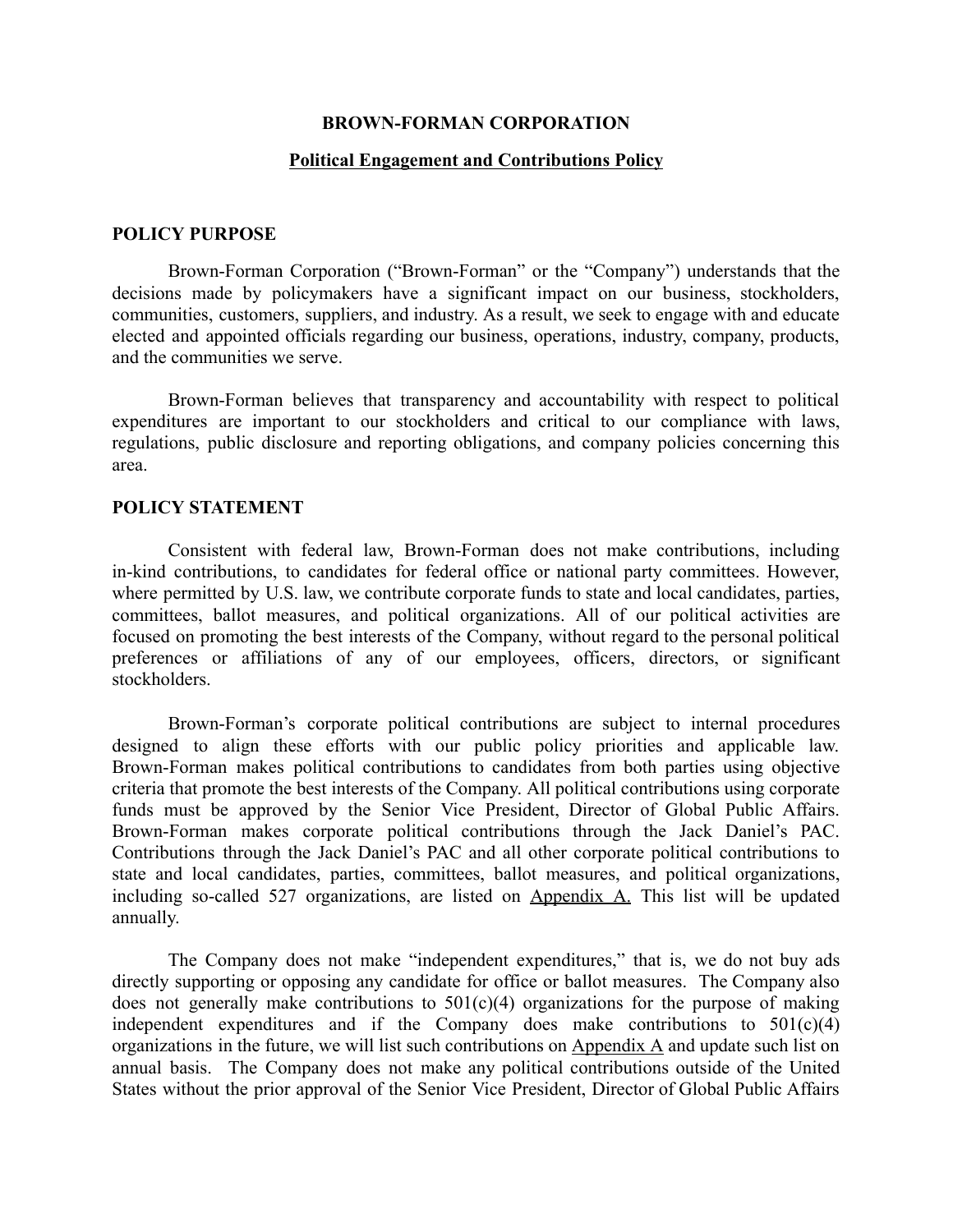and if the Company makes political contributions outside of the United States in the future, such contributions will be listed on Appendix A and updated annually.

#### **BOARD OVERSIGHT OF POLITICAL ACTIVITIES**

The Corporate Governance and Nominating Committee of Brown-Forman's Board of Directors will exercise oversight with respect to the Company's political activities. The Senior Vice President, Director of Global Public Affairs will provide annual updates to the Corporate Governance and Nominating Committee on such matters consisting of reports on public policy issues, political engagements, and corporate political contributions. The Corporate Governance and Nominating Committee will annually review such activities and related policies.

#### **POLITICAL ACTION COMMITTEE**

Brown-Forman offers its employees an opportunity to participate in the political process by contributing to an employee-funded PAC. The PAC makes political contributions to federal candidates, campaigns, and political parties, as well as to state and local candidates, campaigns, and political parties. However, the PAC does not make contributions to other political action committees. Contributions made by the PAC are funded entirely by eligible Brown-Forman employees on a voluntary basis, and not with corporate assets. The PAC allows employees to pool their financial resources to support federal, state and local candidates, political parties, and campaigns. Eligible employees who do not choose to participate do so without fear of any adverse action.

#### **PAC OVERSIGHT**

The PAC makes contributions in accordance with objective and consistent evaluative criteria. The activities of the PAC, which is governed by its own Board of Directors, are subject to comprehensive regulation by federal and state governments, including detailed disclosure requirements. The PAC files monthly reports of receipts and disbursements with the Federal Election Commission ("FEC"), as well as pre-election and post-election FEC reports. *[Click](https://urldefense.proofpoint.com/v2/url?u=http-3A__www.fec.gov_finance_disclosure_candcmte-5Finfo.shtml&d=DwMFaQ&c=jxhwBfk-KSV6FFIot0PGng&r=fY8m6ktI_7kOBo0l879e4Q&m=7M7u7sySCR1nR7_C6FiSpyiJsy1NEKtPgees3G4usTY&s=Sb_jJ99y_2IdAZ6T2mwpnG72eTk4h5tDOzCN90kB_BE&e=) here for the FEC database of PAC [contributions](https://urldefense.proofpoint.com/v2/url?u=http-3A__www.fec.gov_finance_disclosure_candcmte-5Finfo.shtml&d=DwMFaQ&c=jxhwBfk-KSV6FFIot0PGng&r=fY8m6ktI_7kOBo0l879e4Q&m=7M7u7sySCR1nR7_C6FiSpyiJsy1NEKtPgees3G4usTY&s=Sb_jJ99y_2IdAZ6T2mwpnG72eTk4h5tDOzCN90kB_BE&e=) and enter "Brown-Forman Corporation Non-Partisan Committee for Responsible Government" or "Committee ID: C00059733" with respect to the PAC.*

#### **TRADE ASSOCIATIONS**

As part of our engagement in the public policy process, Brown-Forman maintains memberships in certain industry trade organizations representing the interests of the beverage alcohol companies and the broader business community with purposes that include, but are not limited to, education about the industry, issues affecting the industry, and industry best practices and standards. We may not always support every position taken by our trade associations or the other members, but we believe our participation in these organizations makes us more effective and broadens our perspective on policy issues critical to our industry, our company, our customers, and our communities. As a general matter, the trade associations of which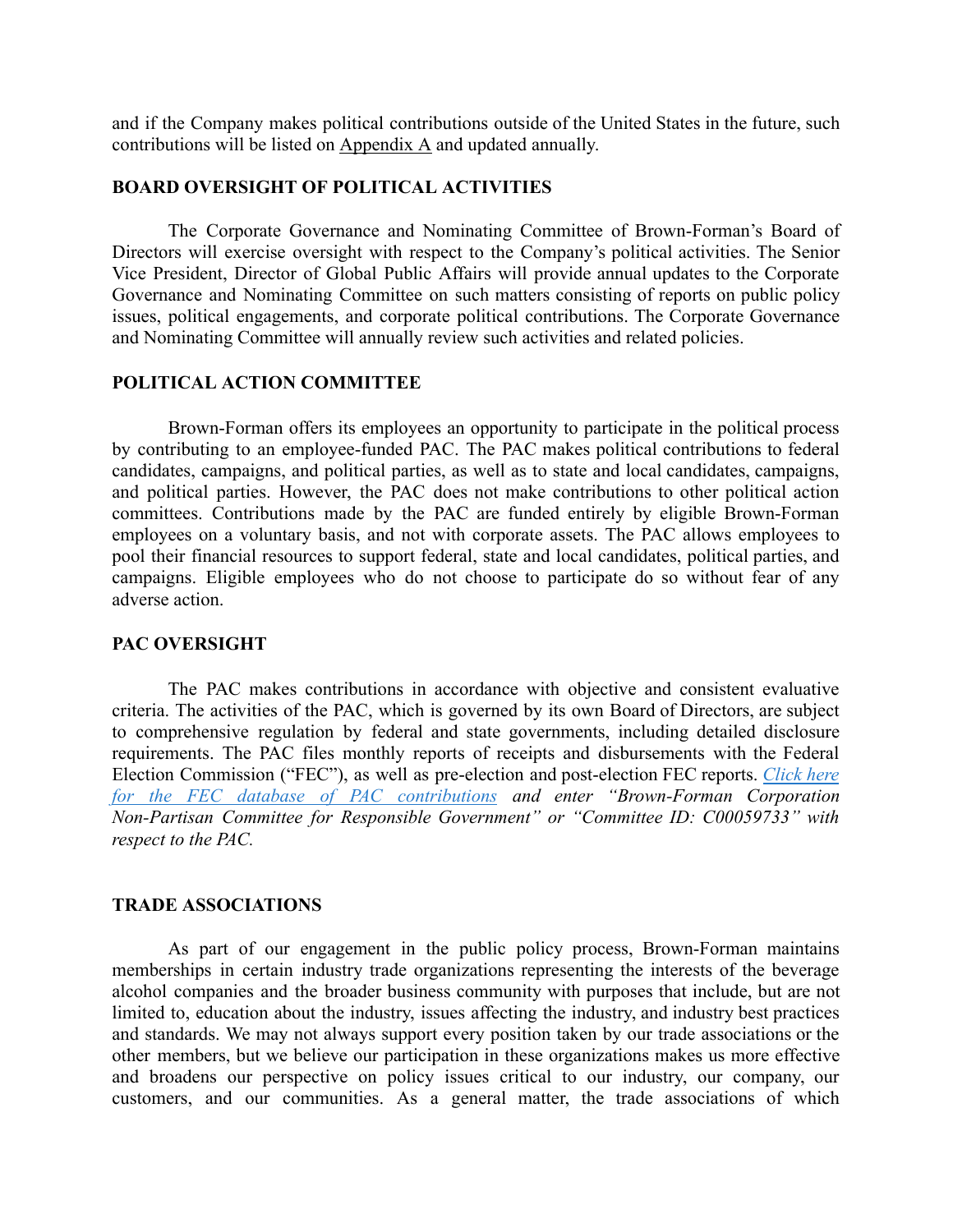Brown-Forman is a member, like other membership-directed organizations, are driven by consensus. Typically, no one member dictates priorities over the concerns/objections of other members.

Our trade associations endorse those substantive positions where consensus has been reached; we may therefore recuse ourselves from an activity or initiative when appropriate or when we have a divergent point of view. The list of U.S. industry and/or trade organizations to which we belonged in the previous fiscal year, and to which our annual payments exceeded \$50,000, are disclosed in Appendix A, along with the amount used by such industry and/or trade organizations for non-deductible expenses. The Company maintains memberships in trade associations outside of the U.S. in accordance with the laws of each applicable jurisdiction.

### **EMPLOYEE POLITICAL ENGAGEMENT**

The Company encourages its employees to participate in political activities in their personal capacity, including by making contributions to candidates, parties, committees, ballot measures, and political organizations, irrespective of whether such people or organizations hold views that are consistent with the interests of the Company. Employees may not, however, use any Company assets in connection with such activities, including their Company email account, Company stationery, or Company logo, nor may they in any way imply that their personal political engagement reflects in any way the views of the Company, irrespective of whether the Company has made contributions to the same person or organization. An employee may use Company facilities to host a personal political event if the Company makes such facility available to the general public for similar events for a fee, and if he or she pays such fee.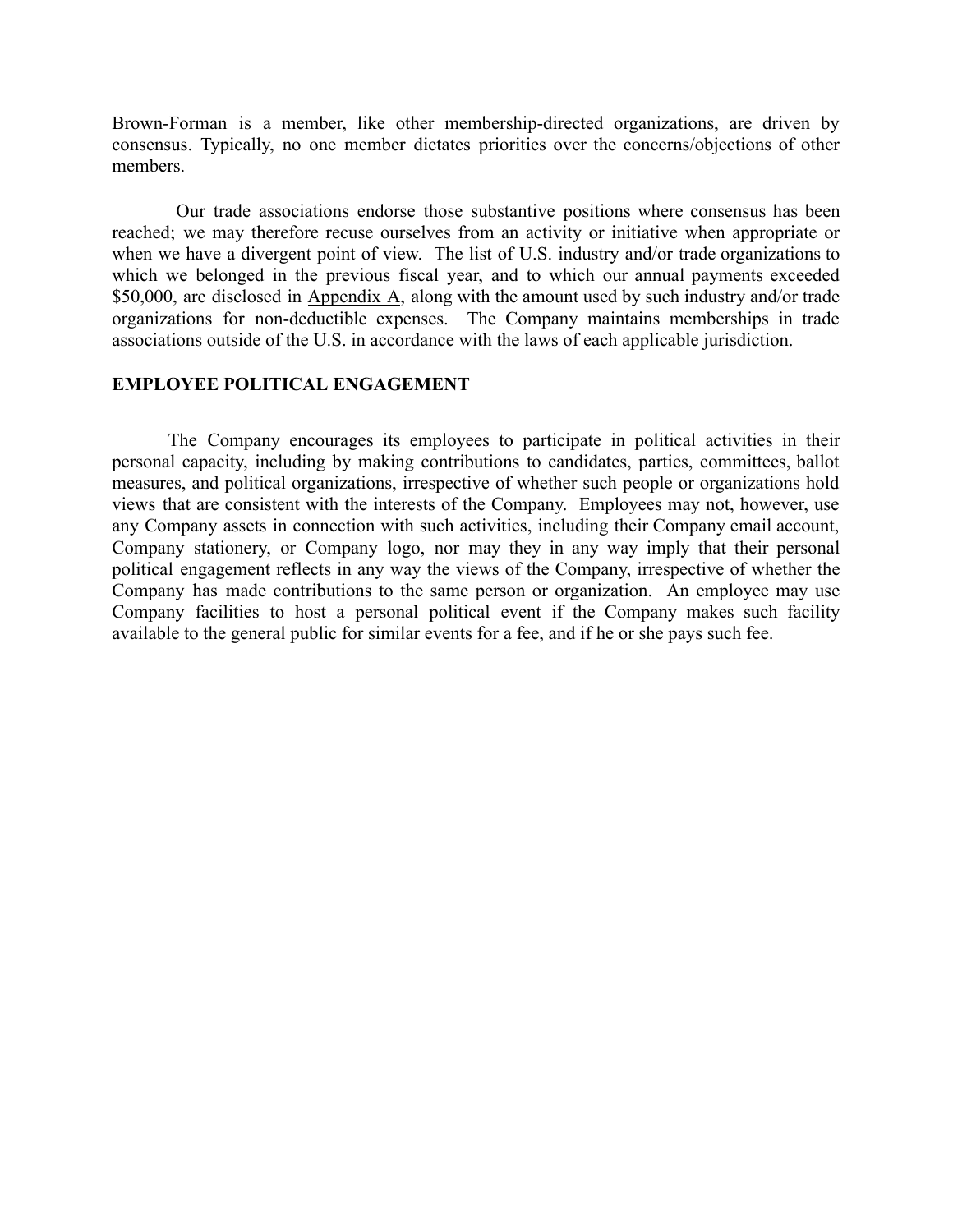# **Appendix A**

# **Fiscal Year 2022**

# **Jack Daniel's PAC Contributions**

| <b>Campaign Name</b>                           | <b>Amount</b> |
|------------------------------------------------|---------------|
| <b>Raumesh Akbari for State Senate</b>         | \$1,000       |
| <b>Janice Bowling for State Senate</b>         | \$1,000       |
| <b>Briggs PAC</b>                              | \$3,000       |
| <b>Todd Gardenhire for State Senate</b>        | \$2,000       |
| <b>Haile PAC</b>                               | \$1,000       |
| <b>Ed Jackson for State Senate</b>             | \$2,000       |
| <b>Jack-PAC</b>                                | \$3,000       |
| <b>VoteKelsey.com</b>                          | \$2,000       |
| <b>Friends of Sara Kyle</b>                    | \$2,000       |
| <b>McPAC</b>                                   | \$10,000      |
| <b>Bill Powers for Tennessee</b>               | \$2,000       |
| <b>Shane Reeves for State Senate</b>           | \$1,500       |
| <b>Page Walley for State Senate</b>            | \$2,000       |
| <b>BoWPAC</b>                                  | \$2,000       |
| <b>KEY PAC</b>                                 | \$4,000       |
| <b>Jeff Yarbro for State Senate</b>            | \$2,000       |
| <b>CAMPAC</b>                                  | \$10,000      |
| <b>Kelly Keisling for State Representative</b> | \$3,000       |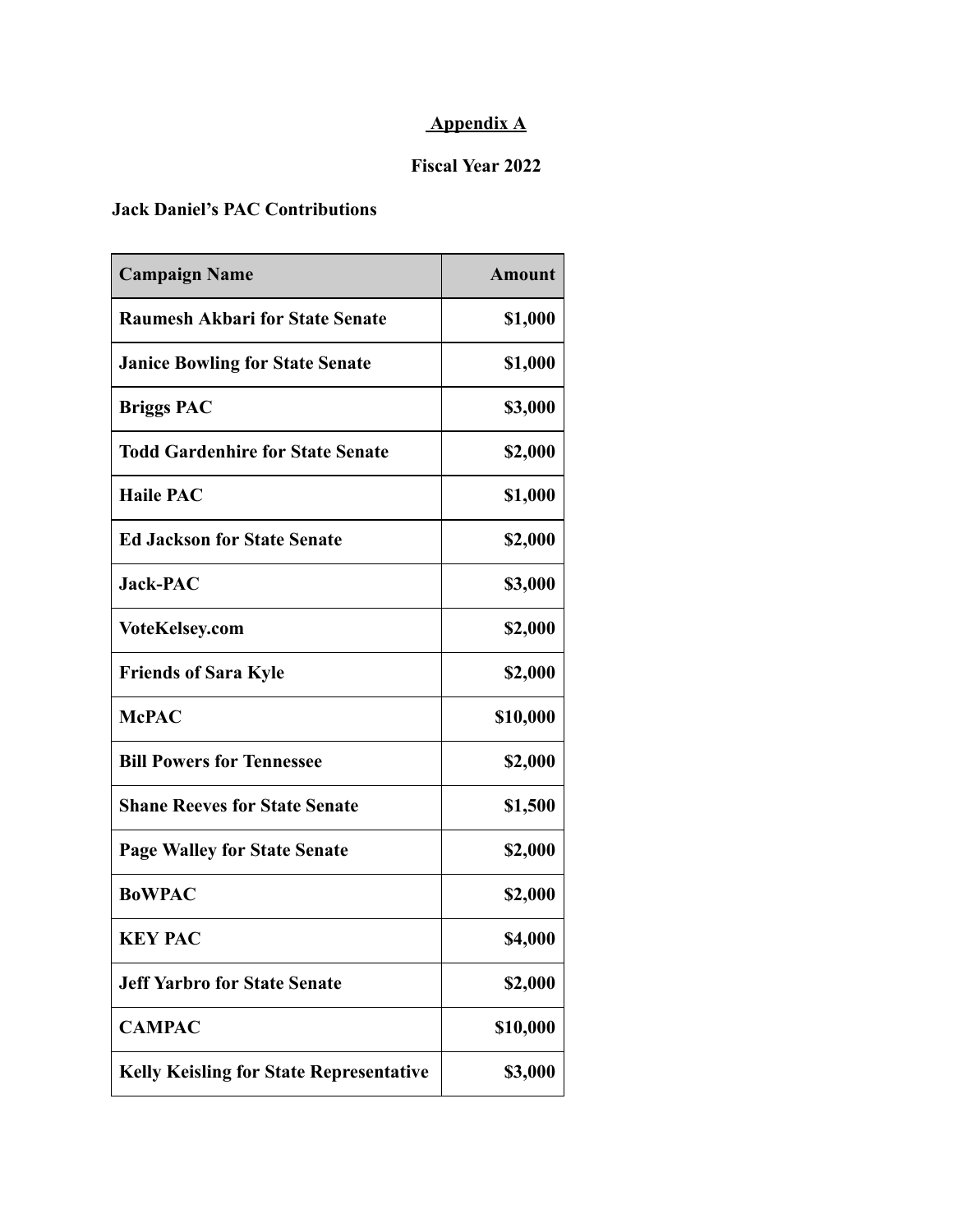| <b>John Holsclaw for State Representative</b>      | \$3,000 |
|----------------------------------------------------|---------|
| <b>Rick Eldridge for State Representative</b>      | \$1,000 |
| <b>Citizens for Real Leadership</b>                | \$1,000 |
| <b>Bill Beck for State Representative</b>          | \$2,000 |
| <b>Rush Bricken for State Representative</b>       | \$2,000 |
| <b>Committee to Elect Dale Carr</b>                | \$2,000 |
| <b>Elect Michele Carringer</b>                     | \$2,000 |
| <b>Committee to Elect Jesse Chism</b>              | \$2,000 |
| <b>Barbara Cooper for State</b><br>Representative  | \$1,000 |
| <b>Committee to Elect Ester Helton</b>             | \$1,000 |
| <b>Darren Jernigan for State</b><br>Representative | \$1,000 |
| <b>Curtis Johnson for State</b><br>Representative  | \$1,250 |
| <b>Mary Littleton for State</b><br>Representative  | \$1,000 |
| <b>Marsh for Tennessee Business PAC</b>            | \$1,250 |
| <b>Jerome Moon for State Representative</b>        | \$1,000 |
| <b>Jason Powell for State Representative</b>       | \$1,000 |
| <b>Patsy Hazlewood for State</b><br>Representative | \$1,250 |
| <b>Karen Camper for State</b><br>Representative    | \$1,000 |
| <b>Dixie 4 TN</b>                                  | \$1,000 |
| <b>Jeremy Faison for State Representative</b>      | \$1,250 |